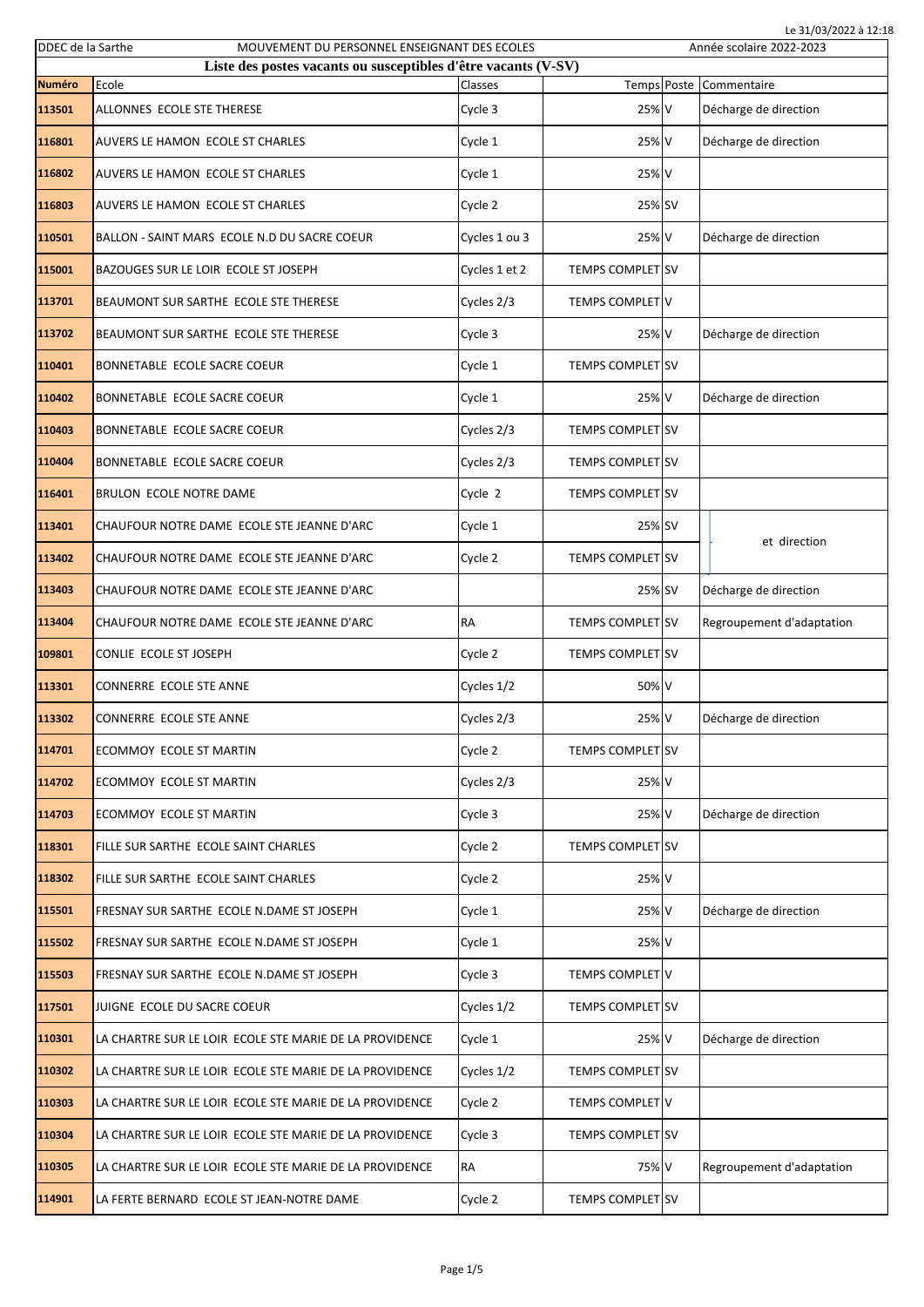| DDEC de la Sarthe | MOUVEMENT DU PERSONNEL ENSEIGNANT DES ECOLES                   |                 |                          | Le 31/03/2022 à 12:18<br>Année scolaire 2022-2023 |
|-------------------|----------------------------------------------------------------|-----------------|--------------------------|---------------------------------------------------|
|                   | Liste des postes vacants ou susceptibles d'être vacants (V-SV) |                 |                          |                                                   |
| 114902            | LA FERTE BERNARD ECOLE ST JEAN-NOTRE DAME                      | Cycle 3         | TEMPS COMPLET SV         |                                                   |
| 114903            | LA FERTE BERNARD ECOLE ST JEAN-NOTRE DAME                      | Cycle 3         | TEMPS COMPLET V          |                                                   |
| 114904            | LA FERTE BERNARD ECOLE ST JEAN-NOTRE DAME                      | Cycle 3         | 50% V                    | Décharge de direction                             |
| 115401            | LA FLECHE ECOLE SACRE COEUR - ST JACQUES                       | Cycle 3         | <b>TEMPS COMPLET SV</b>  |                                                   |
| 115402            | LA FLECHE ECOLE SACRE COEUR - ST JACQUES                       | Cycle 3         | <b>TEMPS COMPLET SV</b>  |                                                   |
| 115101            | LA FLECHE ECOLE SAINTE COLOMBE                                 | Cycle 1         | 50% V                    |                                                   |
| 115102            | LA FLECHE ECOLE SAINTE COLOMBE                                 | <b>ERSH</b>     | <b>TEMPS COMPLET SV</b>  | Poste à profil                                    |
| 116001            | LE LUDE ECOLE STE ANNE-N.DAME                                  | Cycle 1         | <b>TEMPS COMPLET SV</b>  |                                                   |
| 116002            | LE LUDE ECOLE STE ANNE-N.DAME                                  | Cycle 2         | <b>TEMPS COMPLET ISV</b> | et direction                                      |
| 116003            | LE LUDE ECOLE STE ANNE-N.DAME                                  | Cycle 3         | <b>TEMPS COMPLET V</b>   |                                                   |
| 116004            | LE LUDE ECOLE STE ANNE-N.DAME                                  |                 | 25% V                    | Décharge de direction                             |
| 111601            | LE MANS ECOLE DU SACRE COEUR                                   | Cycle 1         | <b>TEMPS COMPLET SV</b>  |                                                   |
| 111602            | LE MANS ECOLE DU SACRE COEUR                                   | Cycle 2         | <b>TEMPS COMPLET SV</b>  |                                                   |
| 111603            | LE MANS ECOLE DU SACRE COEUR                                   | Cycle 2         | <b>TEMPS COMPLET SV</b>  |                                                   |
| 111604            | LE MANS ECOLE DU SACRE COEUR                                   | Cycle 2         | 50% V                    |                                                   |
| 111201            | LE MANS ECOLE MAUPERTUIS-ST BENOIT                             | <b>RA</b>       | 75% SV                   | Transfert                                         |
| 111202            | LE MANS ECOLE MAUPERTUIS-ST BENOIT                             | Cycle 2         | 9h V                     | Décharge de direction                             |
| 111203            | LE MANS ECOLE MAUPERTUIS-ST BENOIT                             | Cycle 2         | <b>TEMPS COMPLET SV</b>  |                                                   |
| 111204            | LE MANS ECOLE MAUPERTUIS-ST BENOIT                             | Cycle 3         | 25% V                    |                                                   |
| 112601            | LE MANS ECOLE NOTRE DAME DU PRE                                | RA              | TEMPS COMPLET SV         | Regroupement d'adaptation                         |
| 112602            | LE MANS ECOLE NOTRE DAME DU PRE                                | <b>CP</b>       | <b>TEMPS COMPLET V</b>   |                                                   |
| 112603            | LE MANS ECOLE NOTRE DAME DU PRE                                | CE1-CE2         | 50% SV                   |                                                   |
| 112604            | LE MANS ECOLE NOTRE DAME DU PRE                                | CM1             | 50% SV                   | Décharge de direction                             |
| 112605            | LE MANS ECOLE NOTRE DAME DU PRE                                | CM1-CM2         | <b>TEMPS COMPLET SV</b>  |                                                   |
| 112606            | LE MANS ECOLE NOTRE DAME DU PRE                                | CM <sub>2</sub> | <b>TEMPS COMPLET SV</b>  |                                                   |
| 111901            | LE MANS ECOLE PSALLETTE ST VINCENT                             | Cycle 1         | 9h V                     | Décharge de direction                             |
| 111801            | LE MANS ECOLE ST ALDRIC-N.DAME DE PAIX                         | Cycle 1         | 25% V                    |                                                   |
| 111802            | LE MANS ECOLE ST ALDRIC-N.DAME DE PAIX                         | Cycle 1         | 9h V                     | Décharge de direction                             |
| 111803            | LE MANS ECOLE ST ALDRIC-N.DAME DE PAIX                         | Cycles 1/2      | 25 ou 75 ou 100 % SV     |                                                   |
| 111804            | LE MANS ECOLE ST ALDRIC-N.DAME DE PAIX                         | Cycle 2         | TEMPS COMPLET SV         |                                                   |
| 111805            | LE MANS ECOLE ST ALDRIC-N.DAME DE PAIX                         | Cycle 2         | TEMPS COMPLET SV         |                                                   |
| 112201            | LE MANS ECOLE ST JOSEPH                                        |                 | <b>TEMPS COMPLET V</b>   | Poste de chef d'établissement                     |
| 112202            | LE MANS ECOLE ST JOSEPH                                        | Cycle 1         | 25% ou 100% SV           |                                                   |
| 112203            | LE MANS ECOLE ST JOSEPH                                        | Cycle 1         | <b>TEMPS COMPLET SV</b>  |                                                   |
| 112204            | LE MANS ECOLE ST JOSEPH                                        | Cycle 1         | TEMPS COMPLET SV         |                                                   |
| 112205            | LE MANS ECOLE ST JOSEPH                                        | Cycle 2         | 25% ou 100% SV           |                                                   |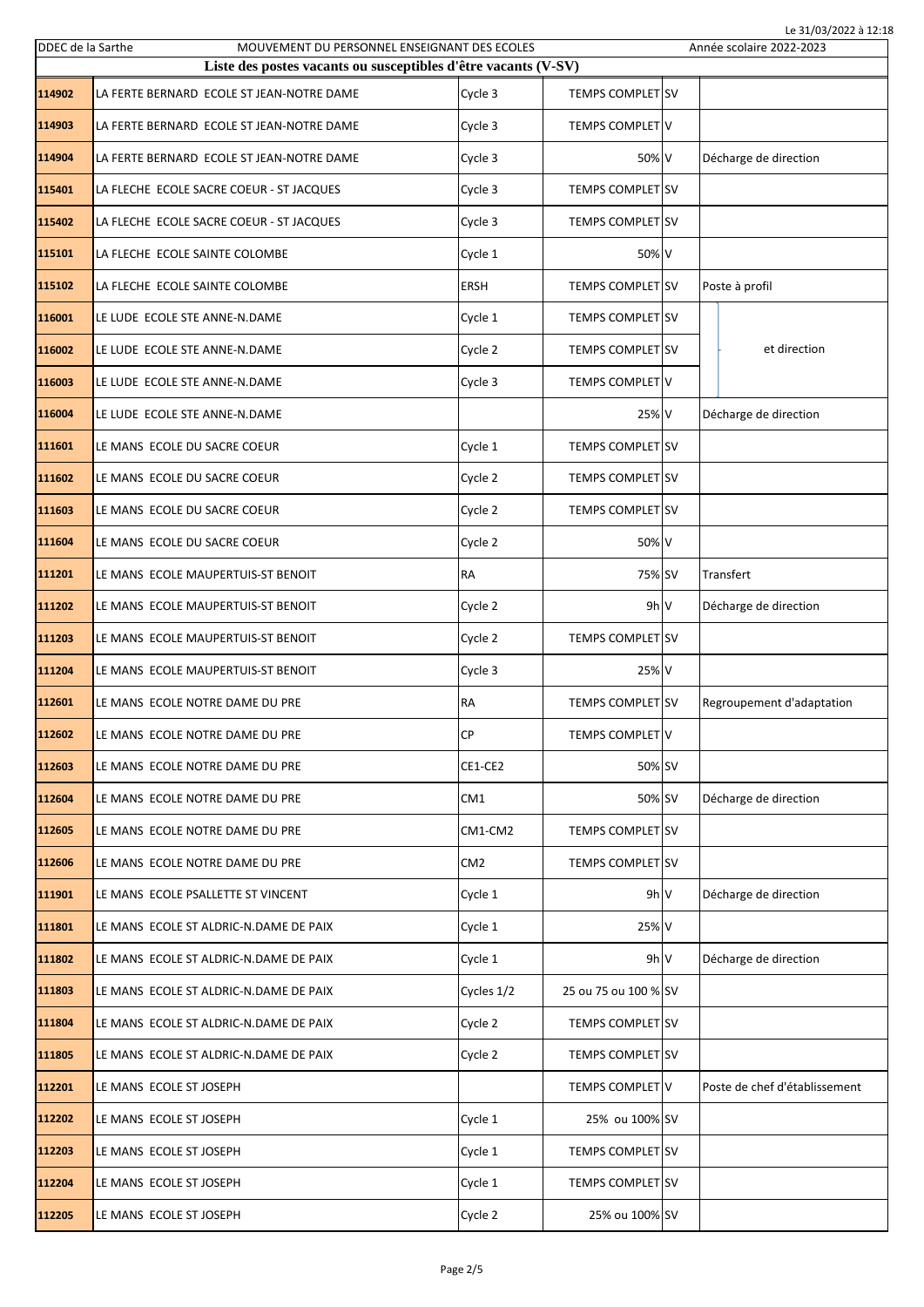| DDEC de la Sarthe |                                    | MOUVEMENT DU PERSONNEL ENSEIGNANT DES ECOLES                   |                         | Le 31/03/2022 à 12:18<br>Année scolaire 2022-2023 |
|-------------------|------------------------------------|----------------------------------------------------------------|-------------------------|---------------------------------------------------|
|                   |                                    | Liste des postes vacants ou susceptibles d'être vacants (V-SV) |                         |                                                   |
| 112206            | LE MANS ECOLE ST JOSEPH            | Cycle 2                                                        | 25% V                   |                                                   |
| 112207            | LE MANS ECOLE ST JOSEPH            | Cycle 2                                                        | 25% V                   |                                                   |
| 112208            | LE MANS ECOLE ST JOSEPH            | Cycle 2                                                        | <b>TEMPS COMPLET SV</b> |                                                   |
| 112301            | LE MANS ECOLE ST JULIEN            | Cycle 2                                                        | <b>TEMPS COMPLET SV</b> |                                                   |
| 112302            | LE MANS ECOLE ST JULIEN            | Cycle 3                                                        | 50% V                   | Emploi réservé PES                                |
| 112101            | LE MANS ECOLE ST LAZARE            | Cycle 1                                                        | TEMPS COMPLET V         | et direction                                      |
| 112801            | LE MANS ECOLE ST LIBOIRE           | Cycles 1/2                                                     | 75% SV                  |                                                   |
| 112802            | LE MANS ECOLE ST LIBOIRE           | Cycle 3                                                        | <b>TEMPS COMPLET SV</b> |                                                   |
| 112803            | LE MANS ECOLE ST LIBOIRE           | Cycle 3                                                        | $3h$ V                  | complément décharge de direction                  |
| 112001            | LE MANS ECOLE ST LOUIS             | Cycles 1 ou 2                                                  | <b>TEMPS COMPLET SV</b> |                                                   |
| 112002            | LE MANS ECOLE ST LOUIS             | Cycle 2                                                        | <b>TEMPS COMPLET SV</b> |                                                   |
| 112003            | LE MANS ECOLE ST LOUIS             | Cycles 2 ou 3                                                  | <b>TEMPS COMPLET V</b>  |                                                   |
| 112004            | LE MANS ECOLE ST LOUIS             | Cycle 3                                                        | 50% V                   | Décharge de direction                             |
| 110801            | LE MANS ECOLE ST MARTIN            | Cycle 1                                                        | 25% V                   |                                                   |
| 110802            | LE MANS ECOLE ST MARTIN            | Cycle 2                                                        | TEMPS COMPLET SV        |                                                   |
| 110803            | LE MANS ECOLE ST MARTIN            | Cycle 2                                                        | <b>TEMPS COMPLET SV</b> |                                                   |
| 110804            | LE MANS ECOLE ST MARTIN            | Cycle 3                                                        | TEMPS COMPLET V         |                                                   |
| 110805            | LE MANS ECOLE ST MARTIN            | <b>RA</b>                                                      | 75% SV                  | Transfert                                         |
| 112701            | LE MANS ECOLE ST PAVIN             | Cycle 1                                                        | 25% SV                  | Décharge de direction                             |
| 112702            | LE MANS ECOLE ST PAVIN             | Cycle 1                                                        | 3h V                    | complément décharge de direction                  |
| 110701            | LE MANS ECOLE STE ANNE - STE CROIX | Cycle 1                                                        | TEMPS COMPLET SV        |                                                   |
| 110702            | LE MANS ECOLE STE ANNE - STE CROIX | direction                                                      | 50% V                   |                                                   |
| 110703            | LE MANS ECOLE STE ANNE - STE CROIX | Cycle 2                                                        | 25% V                   |                                                   |
| 110704            | LE MANS ECOLE STE ANNE - STE CROIX | Cycle 2                                                        | TEMPS COMPLET SV        | et direction                                      |
| 110705            | LE MANS ECOLE STE ANNE - STE CROIX |                                                                | 50% V                   |                                                   |
| 110706            | LE MANS ECOLE STE ANNE - STE CROIX | Cycles 2 et 3                                                  | TEMPS COMPLET V         |                                                   |
| 110707            | LE MANS ECOLE STE ANNE - STE CROIX | Cycle 3                                                        | TEMPS COMPLET SV        |                                                   |
| 110708            | LE MANS ECOLE STE ANNE - STE CROIX | Cycle 3                                                        | TEMPS COMPLET SV        |                                                   |
| 111701            | LE MANS ECOLE STE THERESE          | Cycles 1/2                                                     | 75% SV                  |                                                   |
| 111702            | LE MANS ECOLE STE THERESE          | Cycle 1                                                        | 25% SV                  | Décharge de direction                             |
| 111101            | LE MANS ECOLE STE MARIE            | Cycle 1                                                        | <b>TEMPS COMPLET V</b>  |                                                   |
| 111102            | LE MANS ECOLE STE MARIE            | Cycle 1                                                        | 50% SV                  |                                                   |
| 111103            | LE MANS ECOLE STE MARIE            | Cycle 1                                                        | 25% V                   |                                                   |
| 116101            | LOUE ECOLE DU SACRE COEUR          | Cycle 2                                                        | TEMPS COMPLET SV        |                                                   |
| 116102            | LOUE ECOLE DU SACRE COEUR          | Cycles 2/3                                                     | <b>TEMPS COMPLET V</b>  |                                                   |
| 116103            | LOUE ECOLE DU SACRE COEUR          | Cycle 3                                                        | 9h V                    | Décharge de direction                             |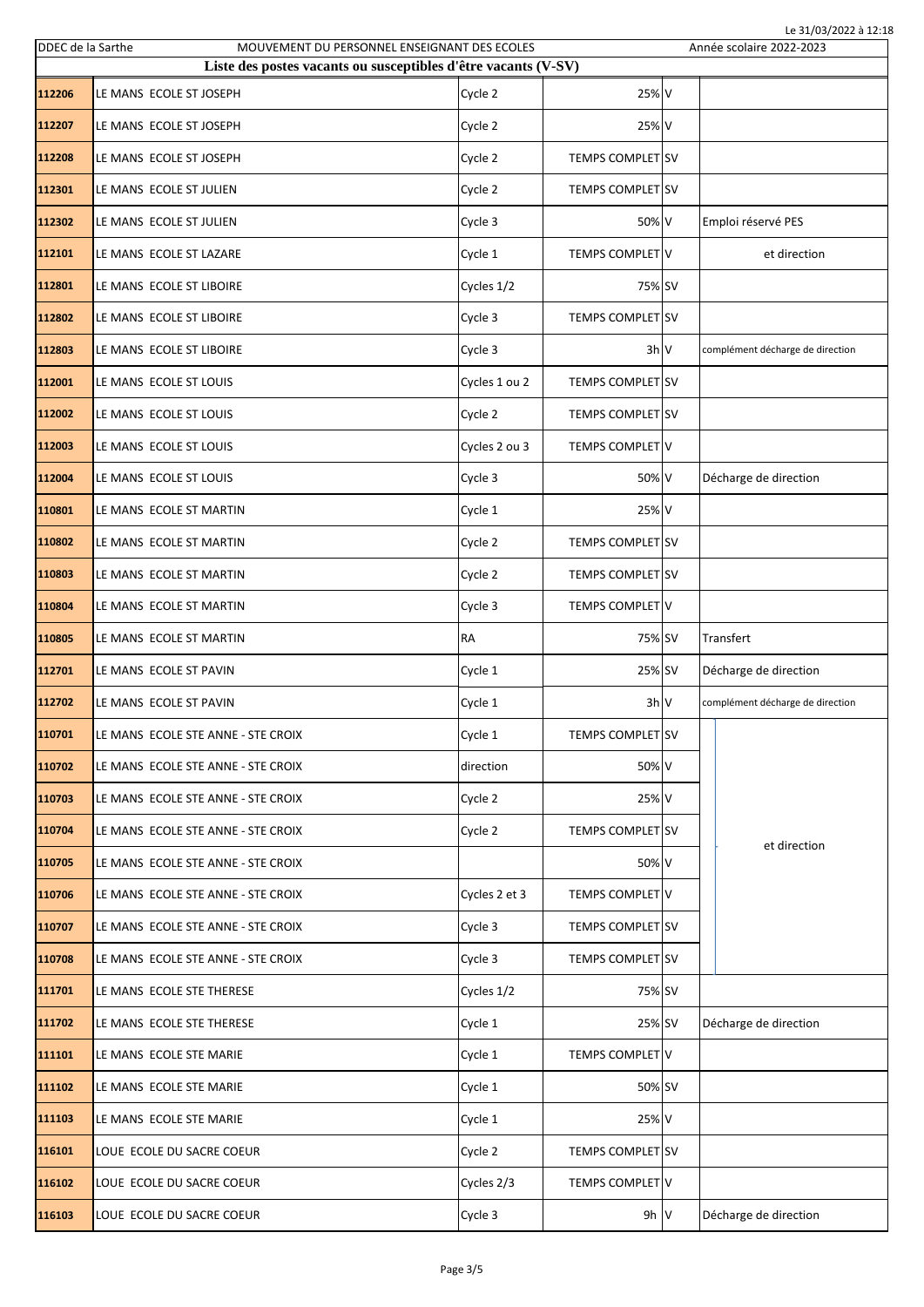| Le 31/03/2022 à 12:18<br>DDEC de la Sarthe<br>MOUVEMENT DU PERSONNEL ENSEIGNANT DES ECOLES<br>Année scolaire 2022-2023 |                                                                |               |                         |  |                                  |  |
|------------------------------------------------------------------------------------------------------------------------|----------------------------------------------------------------|---------------|-------------------------|--|----------------------------------|--|
|                                                                                                                        | Liste des postes vacants ou susceptibles d'être vacants (V-SV) |               |                         |  |                                  |  |
| 118801                                                                                                                 | MALICORNE ECOLE SAINTE THERESE                                 | Cycle 1       | <b>TEMPS COMPLET SV</b> |  |                                  |  |
| 118802                                                                                                                 | MALICORNE ECOLE SAINTE THERESE                                 | Cycle 2       | 25% SV                  |  | Décharge de direction            |  |
| 118803                                                                                                                 | MALICORNE ECOLE SAINTE THERESE                                 | Cycle 3       | 25% SV                  |  |                                  |  |
| 118804                                                                                                                 | MALICORNE ECOLE SAINTE THERESE                                 | Cycle 3       | 25% V                   |  |                                  |  |
| 114101                                                                                                                 | MAMERS ECOLE ST THOMAS D'AQUIN                                 | Cycle 1       | <b>TEMPS COMPLET SV</b> |  |                                  |  |
| 114102                                                                                                                 | MAMERS ECOLE ST THOMAS D'AQUIN                                 | Cycles 2/3    | <b>TEMPS COMPLET SV</b> |  |                                  |  |
| 114103                                                                                                                 | MAMERS ECOLE ST THOMAS D'AQUIN                                 | Cycle 3       | <b>TEMPS COMPLET SV</b> |  |                                  |  |
| 116501                                                                                                                 | MAROLLES LES BRAULTS ECOLE NOTRE DAME                          | Cycles 1/2    | <b>TEMPS COMPLET SV</b> |  | et direction                     |  |
| 116502                                                                                                                 | MAROLLES LES BRAULTS ECOLE NOTRE DAME                          | Cycles 2/3    | <b>TEMPS COMPLET SV</b> |  |                                  |  |
| 116601                                                                                                                 | MAYET ECOLE N.DAME DE BONNEVAL                                 | Cycle 1       | <b>TEMPS COMPLET SV</b> |  | et direction                     |  |
| 116602                                                                                                                 | MAYET ECOLE N.DAME DE BONNEVAL                                 | Cycle 2       | <b>TEMPS COMPLET V</b>  |  |                                  |  |
| 116603                                                                                                                 | MAYET ECOLE N.DAME DE BONNEVAL                                 |               | 25% V                   |  | Décharge de direction            |  |
| 109701                                                                                                                 | MONTFORT LE GESNOIS ECOLE STE ADELAIDE                         | Cycle 1       | <b>TEMPS COMPLET SV</b> |  |                                  |  |
| 109702                                                                                                                 | MONTFORT LE GESNOIS ECOLE STE ADELAIDE                         | Cycle 3       | <b>TEMPS COMPLET V</b>  |  |                                  |  |
| 109703                                                                                                                 | MONTFORT LE GESNOIS ECOLE STE ADELAIDE                         | Cycle 2       | $9h$ V                  |  | Décharge de direction            |  |
| 110101                                                                                                                 | MONTVAL SUR LOIR ECOLE ST JEAN                                 | Cycles 1 ou 2 | TEMPS COMPLET V         |  |                                  |  |
| 110102                                                                                                                 | MONTVAL SUR LOIR ECOLE ST JEAN                                 | Cycles 1 ou 2 | <b>TEMPS COMPLET SV</b> |  |                                  |  |
| 118701                                                                                                                 | NOYEN SUR SARTHE ECOLE N.DAME DU SACRE COEUR                   | Cycle 1       | 3h V                    |  | complément décharge de direction |  |
| 118702                                                                                                                 | NOYEN SUR SARTHE ECOLE N.DAME DU SACRE COEUR                   | Cycle 2       | TEMPS COMPLET SV        |  |                                  |  |
| 118703                                                                                                                 | NOYEN SUR SARTHE ECOLE N.DAME DU SACRE COEUR                   | Cycles 2/3    | <b>TEMPS COMPLET SV</b> |  |                                  |  |
| 118704                                                                                                                 | NOYEN SUR SARTHE ECOLE N.DAME DU SACRE COEUR                   | Cycle 3       | 50% V                   |  |                                  |  |
| 117001                                                                                                                 | PARCE SUR SARTHE ECOLE ST JOSEPH-N.DAME                        | Cycle 2       | 25% SV                  |  |                                  |  |
| 117301                                                                                                                 | PRECIGNE ECOLE ST JOSEPH-ST JEAN                               | Cycle 2       | 25% V                   |  |                                  |  |
| 117302                                                                                                                 | PRECIGNE ECOLE ST JOSEPH-ST JEAN                               | Cycle 3       | 25% V                   |  | Décharge de direction            |  |
|                                                                                                                        | PRECIGNE ACADEMIE MUSICALE DE LIESSE (Contrat Simple)          | Cycle 3       | TEMPS COMPLET V         |  | poste à profil                   |  |
| 111401                                                                                                                 | PRUILLE LE CHETIF ECOLE ST JOSEPH LA SALLE                     | Cycle 1       | <b>TEMPS COMPLET SV</b> |  |                                  |  |
| 117401                                                                                                                 | SABLE ECOLE STE ANNE                                           | Cycle 1       | TEMPS COMPLET SV        |  |                                  |  |
| 117402                                                                                                                 | SABLE ECOLE STE ANNE                                           | Cycle 2       | TEMPS COMPLET SV        |  |                                  |  |
| 117403                                                                                                                 | SABLE ECOLE STE ANNE                                           | Cycle 2       | 25% V                   |  |                                  |  |
| 117404                                                                                                                 | SABLE ECOLE STE ANNE                                           | Cycle 3       | TEMPS COMPLET SV        |  |                                  |  |
| 117405                                                                                                                 | SABLE ECOLE STE ANNE                                           | Cycle 3       | TEMPS COMPLET SV        |  |                                  |  |
| 117801                                                                                                                 | SAINT CALAIS ECOLE STE MARIE                                   | Cycle 1       | 75% V                   |  |                                  |  |
| 114501                                                                                                                 | SAINT GERVAIS EN BELIN ECOLE STE ANNE ST JOSEPH                | Cycle 3       | $3h$ V                  |  | complément décharge de direction |  |
| 113201                                                                                                                 | SARGE LES LE MANS ECOLE NOTRE DAME                             | Cycle 2       | 25% V                   |  | Décharge de direction            |  |
| 113101                                                                                                                 | SAVIGNE L'EVEQUE ECOLE ST GERMAIN                              | Cycle 1       | TEMPS COMPLET SV        |  |                                  |  |
| 113102                                                                                                                 | SAVIGNE L'EVEQUE ECOLE ST GERMAIN                              |               | TEMPS COMPLET SV        |  | si ouverture                     |  |